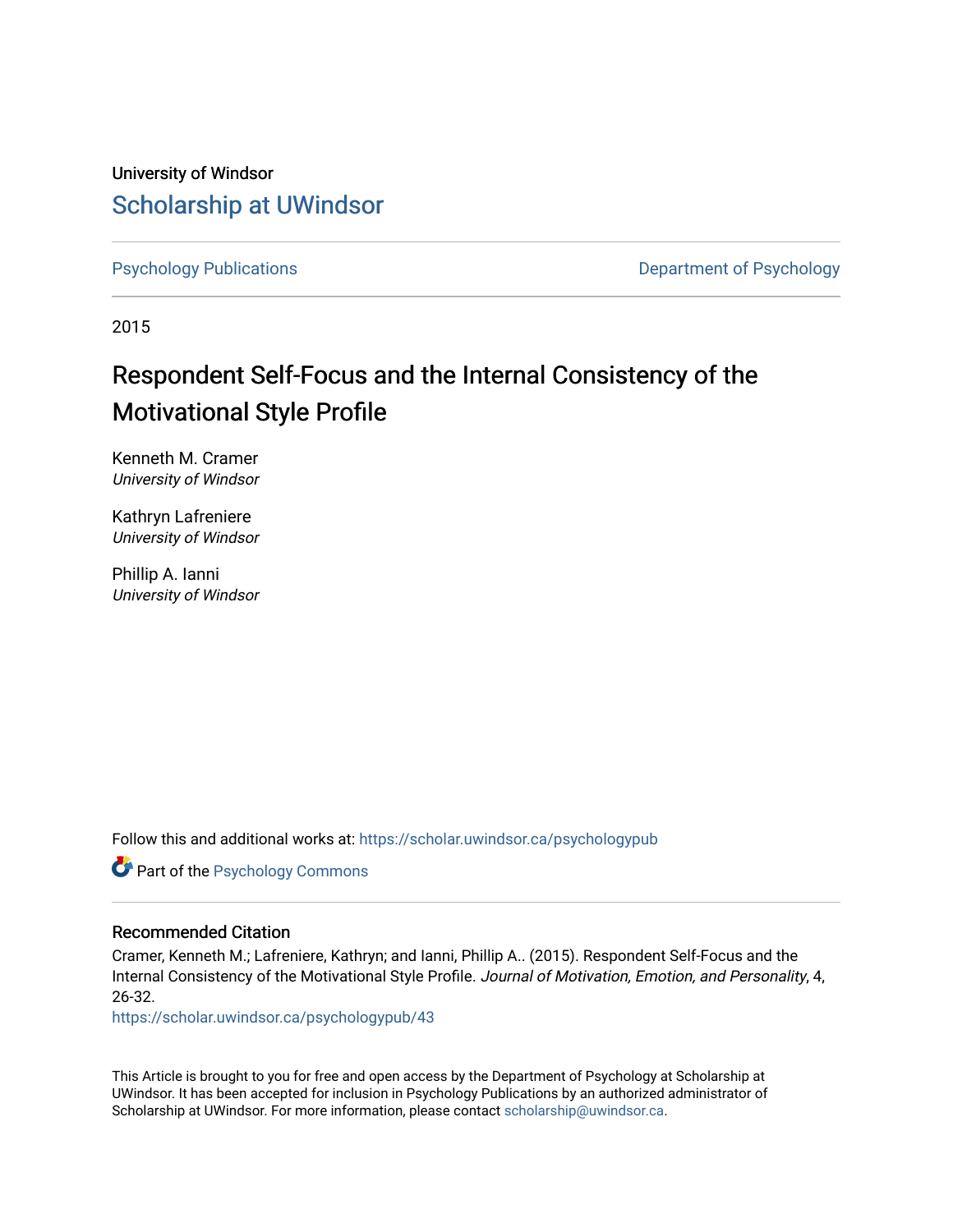# Respondent Self-Focus and the Internal Consistency of the Motivational Style Profile

### Kenneth M. Cramer, Kathryn D. Lafreniere, and Phillip A. Ianni University of Windsor

One of the underlying tenets of both personality and social psychological theory assumes that questionnaire respondents have access to their thoughts and feelings. The same tenet underlies the various reversal theory states (e.g., telic/paratelic, negativism/conformity, autic mastery/sympathy, alloic mastery/sympathy), so that individuals who are more internally focused should have better access to their internal states and have higher internal consistency ratings across all measures. To evaluate this tenet, 620 participants recruited from a community sample completed a questionnaire that included the Motivational Style Profile and three self-focus measures: self-monitoring, identity formation, and private self-consciousness. Participants were divided (by median split) into low and high self-focus categories for each measure. Results showed that highly self-focused individuals had significantly higher internal consistency estimates. Implications for the psychometric properties of the MSP are discussed, as are directions for future research.

*Keywords:* reversal theory, self-focus, reliability, psychometrics

Along with validity, reliability is one of the key underlying principles in measurement theory. Self-report inventories typically used by social science researchers (in various fields, including personality, motivation, and social psychology) are assumed to be reliable (Streiner, Norman, & Cairney, 2014). Scales that have low internal consistency are problematic because they indicate the constituent items differ substantially from one another so as to suggest they do not measure the same unitary construct (Miller, Lovler, & McIntire, 2013). Furthermore, low test reliability can reduce the magnitude of correlations and diminish their statistical significance (Siegrist, 1996; Streiner et al., 2014). Additionally, it is reasonable to speculate that internal consistency could be affected by individual difference (personality) variables, particularly those that render a person more in touch with his/her thoughts and feelings (hereafter referred to as "self-focus"). That is, the internal consistency (reliability) of a scale may be greater or enhanced for participants who are more selfreflective and introspective. To use an example, when research participants are asked to reflect on their psychological

state, attitude, or opinion (on for instance the death penalty), those with greater self-focus will be capable of reflecting thoughtfully on the question, and render more accurate and reliable data; less pensive or self-focused individuals are less inclined toward self-exploration of their thoughts and feelings; by this, their responses are rendered more variable, and less reliable. Establishing a link between self-focus and a scale's internal consistency should invite researchers to select participants who possess this inward accessibility, so that scientific hypothesis testing is more precise.

Reversal theory offers a unique arena for an evaluation of this hypothesis. Reversal theory (Apter, 2001) is a meta-motivational framework that posits people alternate between opposing pairs of metamotivational states (e.g., telic/paratelic, arousal avoidance/seeking, negativism/conformity, autic mastery/sympathy, alloic mastery/sympathy); each can be assessed using the Motivational Style Profile (MSP; Apter, Mallows, & Williams, 1998). Whereas the retest reliabilities among the MSP scales are expected to be low (due to the transitory nature of reversal states over short and especially over long periods of time), the MSP subscales need still be internally consistent to offer researchers confidence in their reliable and valid measurement (Cramer, 2013). Most MSP subscales demonstrate good internal consistency (alphas  $> .70$ ), but some in particular, such as conformity and autic mastery subscales, exhibit unacceptably lower reliability (Lafreniere & Cramer, 2006). The unreliability of these subscales casts doubt on their associations with other constructs, and may produce spurious empirical results in the form of false positive or negative out-

Kenneth M. Cramer, Department of Psychology, University of Windsor; Kathryn D. Lafreniere, Department of Psychology, University of Windsor; Phillip Ianni, Department of Psychology, University of Windsor.

Correspondence concerning this article should be addressed to Kenneth M. Cramer, Psychology Department, University of Windsor, 401 Sunset Ave., Windsor, ON, N9B 3P4, Canada., E-mail: kcramer@uwindsor.ca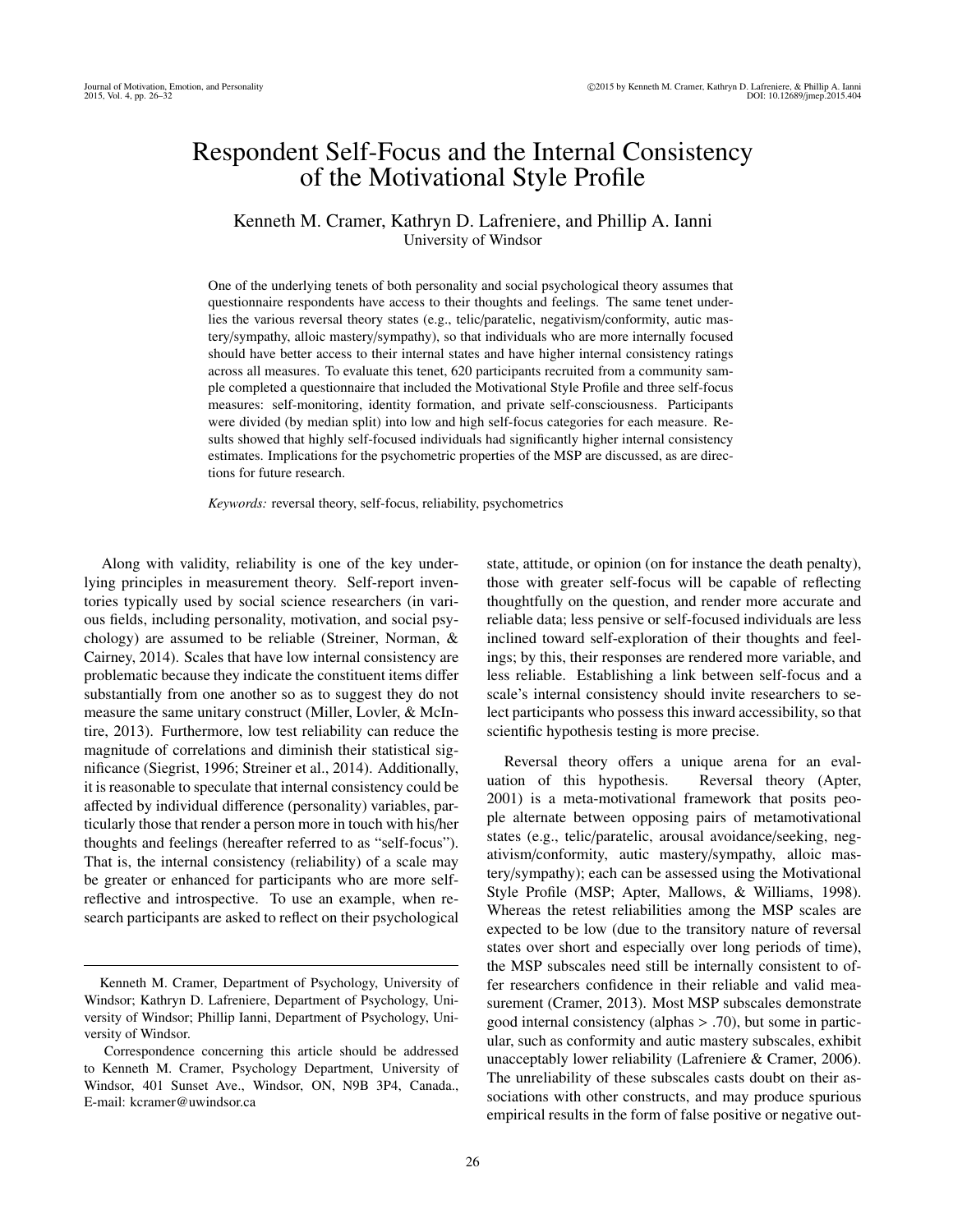comes (Type I and Type II errors respectively), and one could never know which (Field, 2014; Howell, 2012).

There are various means by which researchers can augment a scale's internal consistency (Miller et al., 2013). Whereas one may opt to develop a set of new items, this method can prove time consuming and in some cases even fruitless. A second option involves identifying what may be the systematic source for the unreliability, namely that the systematic error variance of an instrument is tied to a relevant internal disposition (personality trait). If we use this trait to identify and exclude participants for whom the scale has low reliability, we may find that the reliability of these scales has been rendered artifactually low. This raises the question: which traits can be used for this purpose?

One likely candidate is a family of traits known as selffocus (alternatively known as "self-awareness"). It is believed that individuals who are more self-focused have higher internal consistency ratings because they have better access to their internal states (Cramer, 2000; Hergenhahn, Olson, & Cramer, 2015). Answering items on a questionnaire that tries to measure a given attitude, opinion, attribution, state, or trait promotes an introspective quest for the answer, causing individuals to direct their attention inwardly, toward themselves (Siegrist, 1996). Research shows that self-focused attention increases awareness of internal states (Scheier & Carver, 1977). Situations too can promote self-awareness and reduce the likelihood of minor transgressions. Beaman, Klentz, Diener, and Svanum (1979) demonstrated that by placing a mirror behind an unguarded candy bowl, Halloween trick-ortreaters were more likely to observe the stipulated instruction to select only one candy. Finally, greater self-awareness allows individuals to focus on aspects of themselves that are relevant to the construct assessed by the questionnaire. This greater self-awareness enables individuals who are more selffocused to be able to respond to questionnaires in a more consistent manner.

There are three key conceptions of self-focus in the literature: self-monitoring, identity formation, and private selfconsciousness.

Self-monitoring is defined as "self-observation and selfcontrol guided by situational cues to social appropriateness" (Snyder, 1974, p. 526). It depends on having awareness of one's own internal states. Because of this, it is plausible that self-monitoring would be associated with responding in a more consistent manner.

From an identity formation perspective, Marcia (2010) suggests that self-focus has its roots in one's identity, which is gained through self-reflection (Erikson, 1963). Individuals who have a more established, committed identity are better able to engage in self-reflection when responding to items about traits and internal states. Presumably, individuals with a stronger sense of identity would respond more consistently.

Private self-consciousness is defined as a tendency to attend to one's inner feelings and thoughts (Fenigstein, Scheier, & Buss, 1975). Individuals scoring high on private self-consciousness have better access to their own internal states. Previous research (McFarland & Sparks, 1985; Hjelle & Barnard, 1994; Nasby, 1989; Siegrist, 1996) has shown that private self-consciousness is associated with greater reliability.

Several empirical investigations track the impact of respondent self-focus on scale psychometrics, specifically that self-focus relates to higher reliability. McFarland and Sparks (1985) found that private self-consciousness contributed unique variance in predicting consistency scores. However, because McFarland and Sparks did not use Cronbach's alpha, cautious interpretation is warranted. Results of two other studies (Hjelle & Bernard, 1994; Nasby, 1989) showed that retest reliability was higher for participants with high levels of private self-consciousness compared to low-level respondents. It is noteworthy that since these studies assessed retest reliability (not internal consistency), their findings are not directly relevant to the current investigation.

One study (Siegrist, 1996) showed that participants scoring high on private self-consciousness had higher internal consistency scores on measures of self-representation and satisfaction (alphas = .924 and .947 respectively) compared to participants scoring low on private self-consciousness (.766 and .829, respectively). On a measure of inner speech, there was a marginally significant difference between participants who scored high on private self-consciousness vs. those who scored low (.915 vs .840). These results are alone in showing that greater self-focus is associated with higher internal consistency reliability as measured by Cronbach's alpha.

The present study extends this pursuit to the challenge of internal consistency estimates among reversal theory measures (Cramer, 2013). It was hypothesized that respondents who scored high on measures of self-focus should demonstrate significantly higher internal consistency estimates on the MSP state dominance measures compared to those who scored low.

#### Method

#### **Participants**

There were 214 male and 408 female members from the community who agreed to participate. The bulk of the sample (*n* = 367; 59%) was comprised of students in an introductory psychology class at the University of Windsor in southwestern Ontario, Canada who completed the study for partial course credit. However, in an effort to both increase sample size and to diversify the sample, each student had the option of recruiting someone from the community so as to earn an additional bonus credit. This snowball sampling method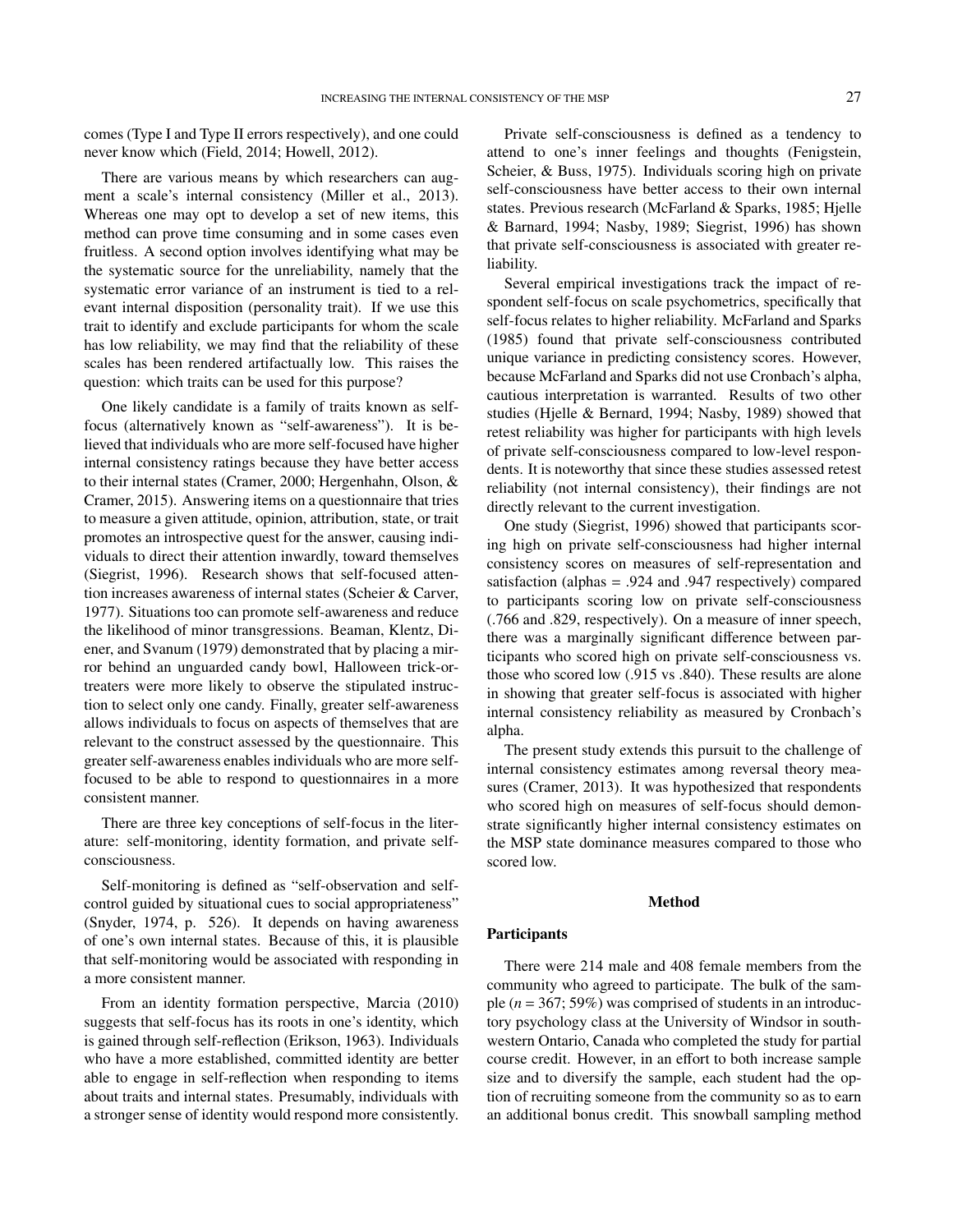augmented the sample, obtaining approximately 40% of the respondents. The sample as a whole had an average age of 24.7 years (SD =  $6.1$ ); 84.5% were self-identified as Caucasian, 3.2% Black, 4.5% Asian, 0.3% Native, and 7.4% of another category; 86.2% indicated that English was their first language. The student and community groups were not significantly different with respect to these demographic variables, nor with respect to the self-focus or reversal theory measures.

#### Measures and Procedure

After providing informed consent, respondents completed a series of self-report questionnaires in a pencil-paper booklet, consisting (in a random order) of the following measures. Upon completion, respondents were debriefed as to the procedure and hypotheses.

Motivational style was assessed using the 70-item MSP (Apter et al., 1998), where responses ranged from  $1 = 'never'$ to  $6 =$  'always.' We examined 8 of the 14 subscales: telic, paratelic, negativism, conformity, autic mastery, autic sympathy, alloic mastery, and alloic sympathy. Whereas many of these subscales demonstrate adequate internal consistency, previous research (Ianni & Lafreniere, 2014; Lafreniere, Menna, & Cramer, 2013; Lafreniere & Cramer, 2006; Sit & Lindner, 2005) identifies two – the conformity and autic mastery subscales – with unacceptably low reliabilities.

Self-focus was assessed with three questionnaires (all unitary constructs) designed to measure different facets of the construct, namely self-monitoring, identity formation, and private self-consciousness.

Self-monitoring was assessed using the 18-item Lennox and Wolfe Scale (1984). High scorers are able to monitor and adjust their behaviour in social situations. Internal consistency estimates from several sources (Cramer & Gruman, 2002; Deeter-Schmelz & Ramsey, 2010) reveal adequate reliability (.75), with a stable and replicable factor structure (sample item: "In social situations, I have the ability to alter my behavior if I feel that something else is called for").

Identity formation, based on Erikson's model of psychosocial development, was assessed using the 5-point, 19 item Identity Formation Scale (Ochse & Plug, 1986; see also Darling-Fisher & Klein Leady, 1988; Domino & Affonso, 1990). Internal consistency estimates range from .75 to .83, and correlate with other measures of identity growth (sample item: "I wonder what sort of person I really am").

Private self-consciousness was assessed using the 4–point, 7-item Private Self-Consciousness subscale of the Fenigstein Self-Consciousness Scale (Fenigstein et al., 1975). Scheier and Carver (1985) supported the internal consistency (.79) and retest reliability after 4-weeks (sample item: "I'm always trying to figure myself out").

#### Results

A significance level of .05 was utilized for all statistical analyses. Table 1 shows the descriptive statistics (mean, standard deviation, alpha values, and scale intercorrelations) for all measures. Results showed mild nonnormality among all variables; however, conversion to standardized ranked variables did not alter the study's conclusions. A preliminary analysis of the three self-focus variables by age and gender show several interesting but inconsistent correlations (*p* < .05). For females, age was positively correlated with identity formation,  $r(339) = .29$  but negatively correlated with self-consciousness,  $r(326) = -.17$ . For males, age was negatively correlated with both self-monitoring,  $r(184) = -.38$  and private self-consciousness,  $r(192) = -.45$ .

Table 1 offers a lower-triangle correlation matrix of all measures. Despite measuring seemingly comparable constructs, the three self-focus measures were only modestly correlated. This suggests the three measures (while arguably inter-related) tap relatively unique components of self-focus. It is particularly noteworthy that some measures of self-focus correlated significantly with most measures of both the autic and alloic dominances, as one might predict.

For each of the three measures of self-focus, participants were divided by median split into low vs. high self-focus categories. Though some critics (see MacCallum, Zhang, Preacher, & Rucker, 2002) argue against using this technique, we maintain that the sample is sufficiently large to suffer little reduction in power via this procedure. So too, because distinct groups are necessary for this analysis, one alternative is to divide the sample into thirds, deleting the middle section of respondents. Despite the loss of sample size (by approximately 200 respondents), the results (and conclusions) remained the same. The internal consistency of each subscale was calculated separately for high self-focus and low self-focus participants.

Differences in internal consistencies (as measured using Cronbach's alpha coefficients) between the high and low groups were evaluated using Feldt's (1969) test statistic (see also Hakstian & Whalen, 1976). Table 2 shows the 1-tailed comparison test between high and low self-focus participants by each measure.

Participants scoring higher on self-monitoring had significantly higher internal consistencies (by approximately .04 points) than participants scoring lower for the paratelic, autic mastery, and alloic mastery MSP subscales.

Participants scoring higher on identity formation had significantly higher internally consistencies (again by approximately .04 points) than participants scoring lower for the telic, negativism, conformity, and alloic mastery MSP subscales.

Participants scoring higher on private self-consciousness had significantly higher internal consistencies (by approx-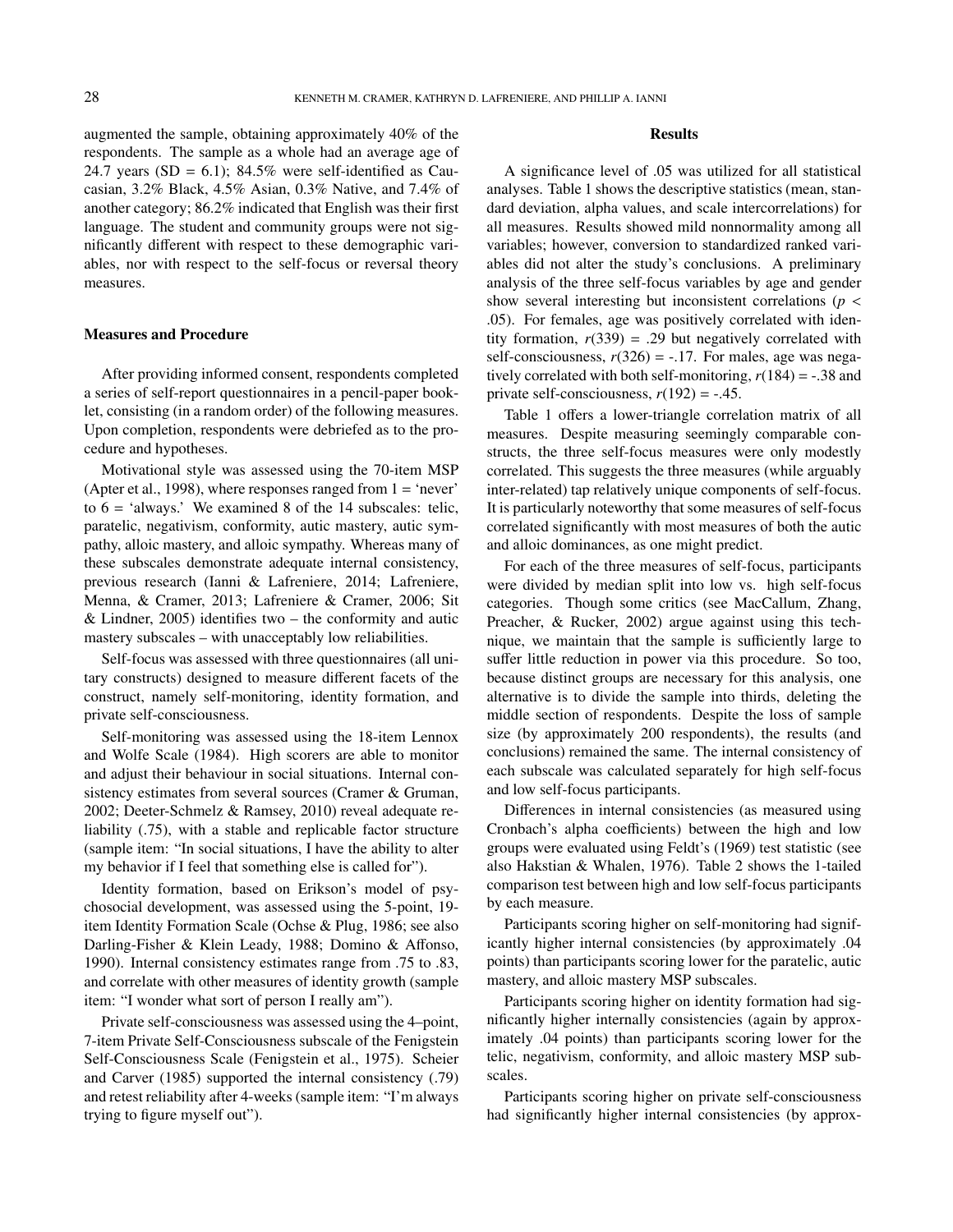| Correlation Matrix with Means, Standard Deviations, and Alphas for each Scale $(n = 622)$ |                     |                                                                      |                                                                                                                                                                         |                     |                                                                                                     |                                                       |                                                                                                                                                                                                                                                                    |                             |                                                     |                                                     |                                                     |
|-------------------------------------------------------------------------------------------|---------------------|----------------------------------------------------------------------|-------------------------------------------------------------------------------------------------------------------------------------------------------------------------|---------------------|-----------------------------------------------------------------------------------------------------|-------------------------------------------------------|--------------------------------------------------------------------------------------------------------------------------------------------------------------------------------------------------------------------------------------------------------------------|-----------------------------|-----------------------------------------------------|-----------------------------------------------------|-----------------------------------------------------|
| Scale                                                                                     | Monitoring<br>Self- | Formation<br>Identity                                                | Consciousness<br>Private<br>Self-                                                                                                                                       | Telic               | Paratelic                                                                                           | Negativism Conformity                                 |                                                                                                                                                                                                                                                                    | Autic<br>Mastery            | Autic<br>Sympathy                                   | Mastery<br>Alloic                                   | Sympathy<br>Alloic                                  |
| Self-Monitoring                                                                           |                     |                                                                      |                                                                                                                                                                         |                     |                                                                                                     |                                                       |                                                                                                                                                                                                                                                                    |                             |                                                     |                                                     |                                                     |
| Identity Formation                                                                        | $28*$               |                                                                      |                                                                                                                                                                         |                     |                                                                                                     |                                                       |                                                                                                                                                                                                                                                                    |                             |                                                     |                                                     |                                                     |
| Private Self-Consciousness                                                                |                     |                                                                      |                                                                                                                                                                         |                     |                                                                                                     |                                                       |                                                                                                                                                                                                                                                                    |                             |                                                     |                                                     |                                                     |
| Telic                                                                                     |                     |                                                                      |                                                                                                                                                                         | 00.1                |                                                                                                     |                                                       |                                                                                                                                                                                                                                                                    |                             |                                                     |                                                     |                                                     |
| Paratelic                                                                                 | $\frac{1}{26}$      |                                                                      |                                                                                                                                                                         |                     |                                                                                                     |                                                       |                                                                                                                                                                                                                                                                    |                             |                                                     |                                                     |                                                     |
| Negativism                                                                                | $12*$               | $6, \frac{1}{6}, \frac{1}{6}, \frac{1}{6}, \frac{1}{6}, \frac{1}{6}$ | $\frac{1}{2}$ $\frac{1}{2}$ $\frac{5}{4}$ $\frac{5}{4}$ $\frac{5}{4}$ $\frac{8}{4}$ $\frac{8}{4}$ $\frac{8}{4}$ $\frac{1}{2}$ $\frac{1}{2}$ $\frac{1}{2}$ $\frac{1}{2}$ |                     | $\frac{3}{4}$ 5 $\frac{3}{8}$ $\frac{3}{8}$ $\frac{3}{8}$ $\frac{3}{8}$ $\frac{3}{8}$ $\frac{3}{8}$ |                                                       |                                                                                                                                                                                                                                                                    |                             |                                                     |                                                     |                                                     |
| Conformity                                                                                |                     |                                                                      |                                                                                                                                                                         |                     |                                                                                                     |                                                       | $\frac{8}{1}$                                                                                                                                                                                                                                                      |                             |                                                     |                                                     |                                                     |
| Autic Mastery                                                                             | $.35*$              |                                                                      |                                                                                                                                                                         |                     |                                                                                                     |                                                       |                                                                                                                                                                                                                                                                    |                             |                                                     |                                                     |                                                     |
| Autic Sympathy                                                                            | $18*$               | $\ddot{S}$                                                           |                                                                                                                                                                         |                     |                                                                                                     | $1.00$<br>$-0.08$<br>$-0.01$<br>$-0.07$<br>$-1.1$<br> | $-5$ ; $-5$ ; $-5$ ; $-5$ ; $-5$ ; $-5$ ; $-5$ ; $-5$ ; $-5$ ; $-5$ ; $-5$ ; $-5$ ; $-5$ ; $-5$ ; $-5$ ; $-5$ ; $-5$ ; $-5$ ; $-5$ ; $-5$ ; $-5$ ; $-5$ ; $-5$ ; $-5$ ; $-5$ ; $-5$ ; $-5$ ; $-5$ ; $-5$ ; $-5$ ; $-5$ ; $-5$ ; $-5$ ; $-5$ ; $-5$ ; $-5$ ; $-5$ ; | $1.30*$<br>$3.5*$<br>$1.4*$ | 00.1                                                |                                                     |                                                     |
| Alloic Mastery                                                                            | $20*$               | $.42*$                                                               |                                                                                                                                                                         |                     |                                                                                                     |                                                       |                                                                                                                                                                                                                                                                    |                             | $.30*$                                              | 1.00                                                |                                                     |
| Alloic Sympathy                                                                           | 24*                 | $39*$                                                                |                                                                                                                                                                         |                     |                                                                                                     |                                                       |                                                                                                                                                                                                                                                                    |                             |                                                     | $.62*$                                              | 1.00                                                |
| Mean                                                                                      | 45.8                | <b>101</b>                                                           |                                                                                                                                                                         |                     |                                                                                                     |                                                       |                                                                                                                                                                                                                                                                    |                             |                                                     |                                                     |                                                     |
| <b>G</b>                                                                                  | 7.61                | 7.97                                                                 | $14.7$<br>$4.17$<br>0.71                                                                                                                                                | $\frac{16.8}{3.60}$ | $\frac{14.5}{3.50}$                                                                                 | $7.81$<br>$4.43$<br>$0.83$                            | $\frac{15.2}{3.11}$<br>0.51                                                                                                                                                                                                                                        | $\frac{14.5}{3.47}$<br>0.61 | $\begin{array}{c} 15.6 \\ 4.25 \\ 0.74 \end{array}$ | $\begin{array}{c} 17.1 \\ 4.03 \\ 0.83 \end{array}$ |                                                     |
| Alpha                                                                                     | 0.84                | 0.85                                                                 |                                                                                                                                                                         |                     |                                                                                                     |                                                       |                                                                                                                                                                                                                                                                    |                             |                                                     |                                                     | $\begin{array}{c} 18.7 \\ 3.49 \\ 0.73 \end{array}$ |
| <i>Note</i> . $* = p$ < .05                                                               |                     |                                                                      |                                                                                                                                                                         |                     |                                                                                                     |                                                       |                                                                                                                                                                                                                                                                    |                             |                                                     |                                                     |                                                     |

 $622$ Š  $\mathbf{C}$  $14ln$  $\ddot{x}$  $\ddot{\phantom{0}}$ À  $\overline{a}$ È  $\overline{M}$  $\ddot{H}$ J. з,  $\tilde{M}$ Table 1<br>Correlation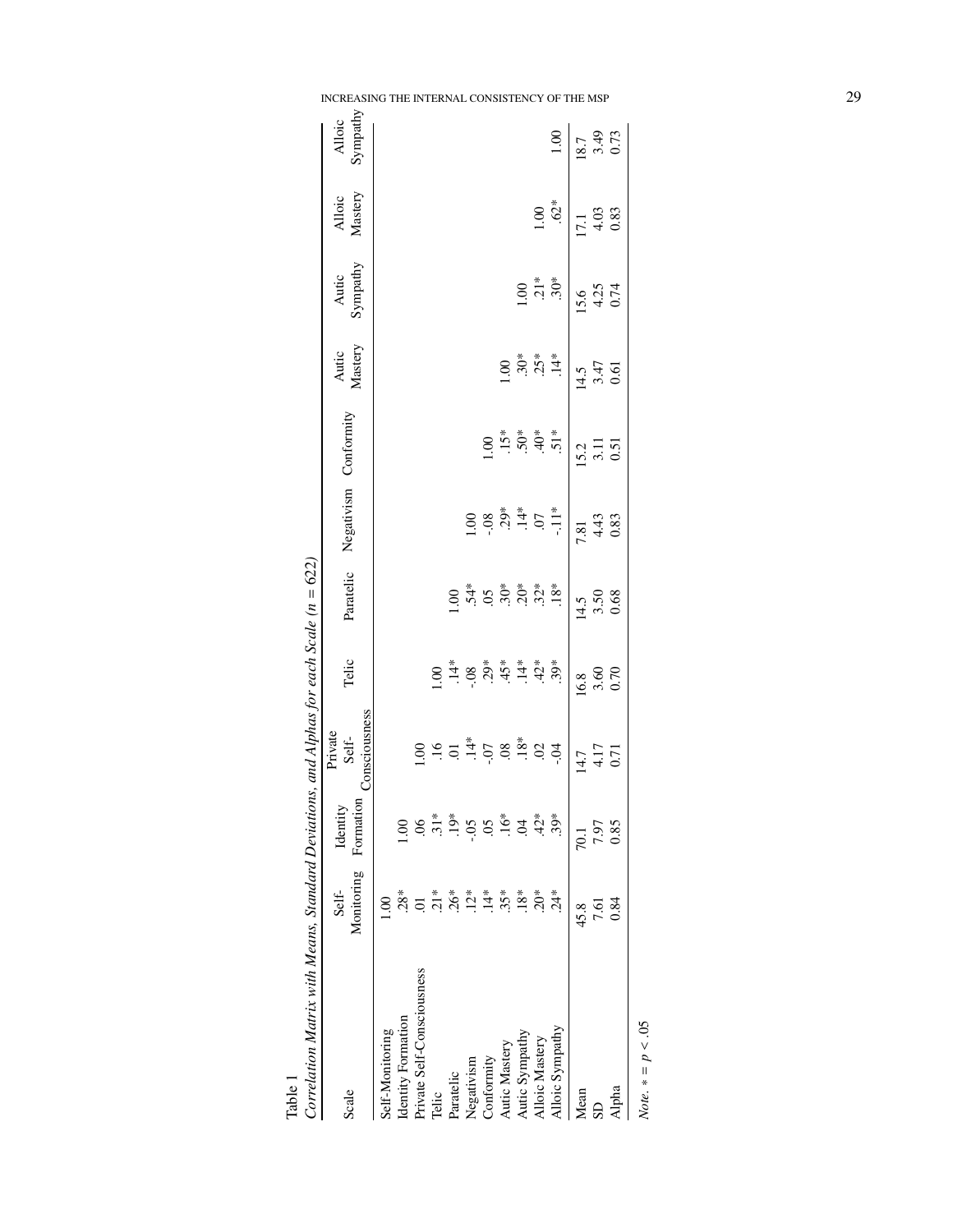| $p$ -values of alfferences. |                 |      |       |     |                           |       |     |                                   |       |  |  |
|-----------------------------|-----------------|------|-------|-----|---------------------------|-------|-----|-----------------------------------|-------|--|--|
|                             | Self-Monitoring |      |       |     | <b>Identity Formation</b> |       |     | <b>Private Self-Consciousness</b> |       |  |  |
|                             | Low             | High | $p^a$ | Low | High                      | $p^a$ | Low | High                              | $p^a$ |  |  |
| n                           | 286             | 336  |       | 281 | 341                       |       | 294 | 328                               |       |  |  |
| Telic                       | .68             | .68  | n.s.  | .64 | .71                       | .014  | .68 | .73                               | .033  |  |  |
| Paratelic                   | .65             | .71  | .025  | .66 | .69                       | n.s.  | .69 | .70                               | n.s.  |  |  |
| Negativism                  | .82             | .83  | n.s.  | .81 | .84                       | .032  | .79 | .84                               | .004  |  |  |
| Conformity                  | .50             | .49  | n.s.  | .47 | .55                       | .037  | .46 | .54                               | .039  |  |  |
| Autic Mastery               | .53             | .62  | .015  | .59 | .62                       | n.s.  | .50 | .67                               | .001  |  |  |
| Autic Sympathy              | .73             | .76  | n.s.  | .76 | .78                       | n.s.  | .71 | .78                               | .004  |  |  |
| Alloic Mastery              | .75             | .88  | .001  | .77 | .84                       | .001  | .81 | .85                               | .009  |  |  |
| Alloic Sympathy             | .71             | .72  | n.s.  | .69 | .68                       | n.s.  | .70 | .75                               | .027  |  |  |

*Internal Consistency of Cronbach's α Values for Participants with High and Low Scores on Self-Monitoring, Identity Formation, and Private Self-Consciousness, with Sample Sizes and p-values of di*ff*erences.*

*Note. a* one-tailed *p* values using Feldt's (1969) test statistic for comparing Cronbach's alphas

imately .07 points) than participants scoring lower for all MSP subscales except paratelic.

These findings provide support for the underlying assumption of self-focus as a dimension in various reversal orientations.

#### **Discussion**

Our results supported the hypothesis that greater selffocus was associated with more consistent responding on the MSP. Across all three measures, self-focused individuals had significantly higher internal consistency estimates for most of the MSP subscales. The difference in alpha coefficients between high and low self-focused individuals was particularly robust and consistent for the autic mastery and alloic mastery subscales. There was a significant difference in alpha scores between low and high-self focus for all three self-focus measures for the alloic mastery subscale. For four subscales (telic, negativism, conformity, and autic mastery), there was a significant difference in internal consistency coefficients for two of the three self-focus measures. Although significant, these differences were generally of relatively small magnitude (approximately .05). However, the magnitude of the difference was particularly high using the private self-consciousness measure for autic mastery, where the alpha was .17 points higher for those scoring high on private self-consciousness. It appears that individuals with higher self-focus did not exhibit higher reliability than low-scoring respondents for the alloic sympathy (with a difference only noticeable for private self-consciousness) and paratelic subscales (with a difference only noticeable for self-monitoring). It is not clear why the private selfconsciousness groups had more and larger differences in reliabilities. Future researchers would do well to delve deeper into the nomological network and theoretical basis of still other self-focus constructs.

Our results are similar to those of Siegrist (1996). However, our study is an important addition to the literature as it is the first to test whether the apparent reliability-enhancing effects of self-focus extend to reversal theory. Another strength of the present study was the addition of two other measures of self-focus: self-monitoring and identity formation. Future research might consider Langer's (1989; Carson & Langer, 2006) concept of mindfulness as an additional avenue toward testing the self-focus hypothesis.

Of greatest interest were the conformity and autic mastery subscales, due to their low reliability (Lafreniere & Cramer, 2006). These findings suggest that self-focus (or lack thereof) may account for the low internal consistency reliability of the autic mastery subscale. For the participants who scored high on private self-consciousness, the autic mastery subscale had an adequate alpha value of .67. Consistent with reversal theory, individuals "cannot be in the mastery state unless [they] are regularly experiencing self-awareness" (Fontana, 1988, p. 353). This suggests that self-awareness is prerequisite for being in the autic mastery state. Highly selffocused individuals have more self-awareness, so it is plausible that they would be better able to answer the autic mastery questions in a consistent manner.

In contrast, reliability remained low for the conformity subscale – even for individuals high in self-focus. Even for the participants who scored high on identity formation, the conformity subscale had an alpha value of only .55. Thus, self-focus does not appear to account for the low reliability of the conformity subscale. Unlike autic mastery, conformity is an other-oriented state characterized by the need to obey rules and meet the demands of others (Apter et al., 1998). In a conformity state, individuals turn their focus away from themselves, rendering the benefit of self-focus minimal. This may explain why self-focus appears to have a relatively small impact on participant responding to conformity items.

Table 2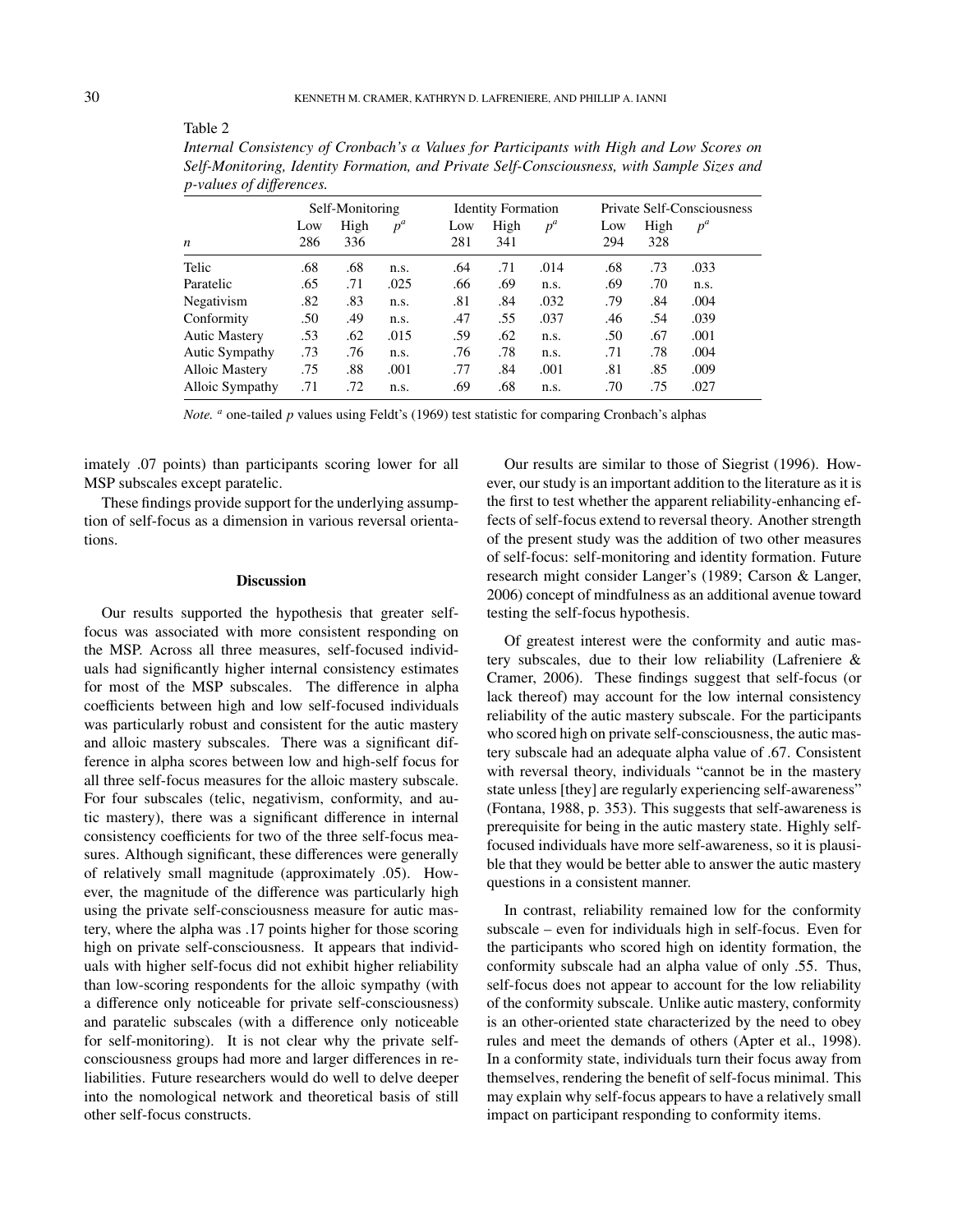It is reasonable to speculate that the low reliability of some MSP subscales (especially autic mastery) may occur because they are particularly susceptible to low self-focus. Low levels of self-focus may reduce the reliability of these subscales. The low reliability of these subscales may be improved by screening out participants who are low in self-focus.

Our results raise several additional questions. Do respondents higher in self-focus make better research participants? That is, might we expect – when using these participants – to see significantly higher correlations between measures, or more powerful statistical tests with augmented sensitivity. Should researchers prescreen the participants in studies (particularly reversal theory studies) in hopes of recruiting those highly self-focused individuals to ensure a greater likelihood of significant results? Are highly self-focused respondents less likely to be yea-sayers? Certainly, more research is needed to answer these questions.

#### References

- Apter, M. J. (2001). *Motivational styles in everyday life: A guide to Reversal Theory.* Washington, DC: American Psychological Association.
- Apter, M. J., Mallows, R., & Williams, S. (1998). The development of the Motivational Style Profile. *Personality and Individual Di*ff*erences, 24*(1), 7–18. doi: 10.1016/S0191- 8869(97)00148-7
- Beaman, A. L., Klentz, B., Diener, E., & Svanum, S. (1979). Self-awareness and transgression in children: Two field studies. Journal of Personality and Social Psychology, 37, 1835-1846.
- Carson, S. H., & Langer, E. J. (2006). Mindfulness and selfacceptance. *Journal of Rational-Emotive* & *Cognitive-Behavior Therapy, 24,* 29-43. doi: 10.1007/s10942-006- 0022-5
- Cramer, K. M. (2000). Comparing the relative fit of various factor models of the self-consciousness scale in two independent samples. *Journal of Personality Assessment, 75*(2), 295–307. doi: 10.1207/S15327752JPA7502\_9
- Cramer, K. M. (2013). Six criteria of a viable theory: Putting reversal theory to the test. *Journal of Motivation, Emotion, and Personality, 1*(1), 9–16. doi: 10.12689/jmep.2013.102
- Cramer, K. M., & Gruman, J. A. (2002). The Lennox and Wolfe Revised Self-Monitoring Scale: Latent structure and gender invariance. *Personality and Individual Di*ff*erences, 32,* 627-637.
- Darling-Fisher, C. S., & Kline Leady, N. (1988). Measuring Eriksonian development in the adult: The Modified Erikson Psychosocial Stage Inventory. *Psychological Reports, 62,* 747-754.
- Deeter-Schmelz, D. R., & Ramsey, R. P. (2010). A psychometric assessment of the Lennox and Wolfe Self-Monitoring Scale in the sales force. *Industrial Marketing Management, 39,* 1162-1169.
- Domino, G., & Affonso, D. D. (1990). A personality measure of Erikson's life stages: The Inventory of Psychosocial Balance. *Journal of Personality Assessment, 54,* 576- 588.
- Erikson, E. H. (1963). *Childhood and society* (2nd ed.). New York: Norton.
- Feldt, L. S. (1969). A test of the hypothesis that Cronbach's αor Kuder-Richardson coefficient twenty is the same for two tests. *Psychometrika, 34*, 363-373.
- Fenigstein, A., Scheier, M. F., & Buss, A. H. (1975). Public and private self-consciousness: Assessment and theory. *Journal of Consulting and Clinical Psychology, 43,* 522– 527.
- Field, A. (2014). *Discovering statistics using IBM SPSS Statistics: And sex and drugs and rock 'n' roll* (4th ed.). Washington, DC: Sage.
- Fontana, D. (1988). Self-awareness and self-forgetting: Now I see me, now I don't. In M. J. Apter, J. H. Kerr, & M. P. Cowles (Eds.), *Progress in reversal theory* (pp. 349–357). Amsterdam: Elsevier.
- Hakstian, A. R., & Whalen, T. E. (1976). A *k*-sample significance test for independent αcoefficients. *Psychometrika*, *41*, 219-231.
- Hjelle, L. A., & Bernard, M. (1994). Private selfconsciousness and the retest reliability of self-reports. *Journal of Research in Personality, 28*, 52–67. doi: 10.1006/jrpe.1994.1006
- Hergenhahn, B. R., Olson, M. H., & Cramer, K. M. (2015). *An introduction to theories of personality, 2nd ed.* Toronto: Prentice Hall.
- Howell, D. C. (2012). *Statistical methods for psychology* (8th ed.). Belmont, CA: Cengage.
- Ianni, P. A., & Lafreniere, K. D. (2014). Personality and motivational correlates of energy drink consumption and misuse among female undergraduate students. *Personality and Individual Di*ff*erences*, 69, 110-114. doi:10.1016/j.paid.2014.05.022
- Lafreniere, K. D., & Cramer, K. M. (2006). Examining reversal theory measures in relation to NEO personality dimensions and consideration of future consequences. *Personality and Individual Di*ff*erences, 40*(7), 1387–1397. doi: 10.1016/j.paid.2005.11.019.
- Lafreniere, K. D., Menna, R., & Cramer, K. M. (2013). Rebelliousness, effortful control, and risky behavior: Metamotivational and temperamental predictors of risk-taking in older adolescents. *Journal of Motivation, Emotion, and Personality, 1*, 17–26. doi: 10.12689/jmep.2013.103.
- Langer, E. (1989). *Mindfulness*. Reading, MA: Addison-Wesley.
- Lennox, R. D., & Wolfe, R. N. (1984). Revision of the Self-Monitoring Scale. *Journal of Personality and Social Psychology, 46, 1*349-1364.